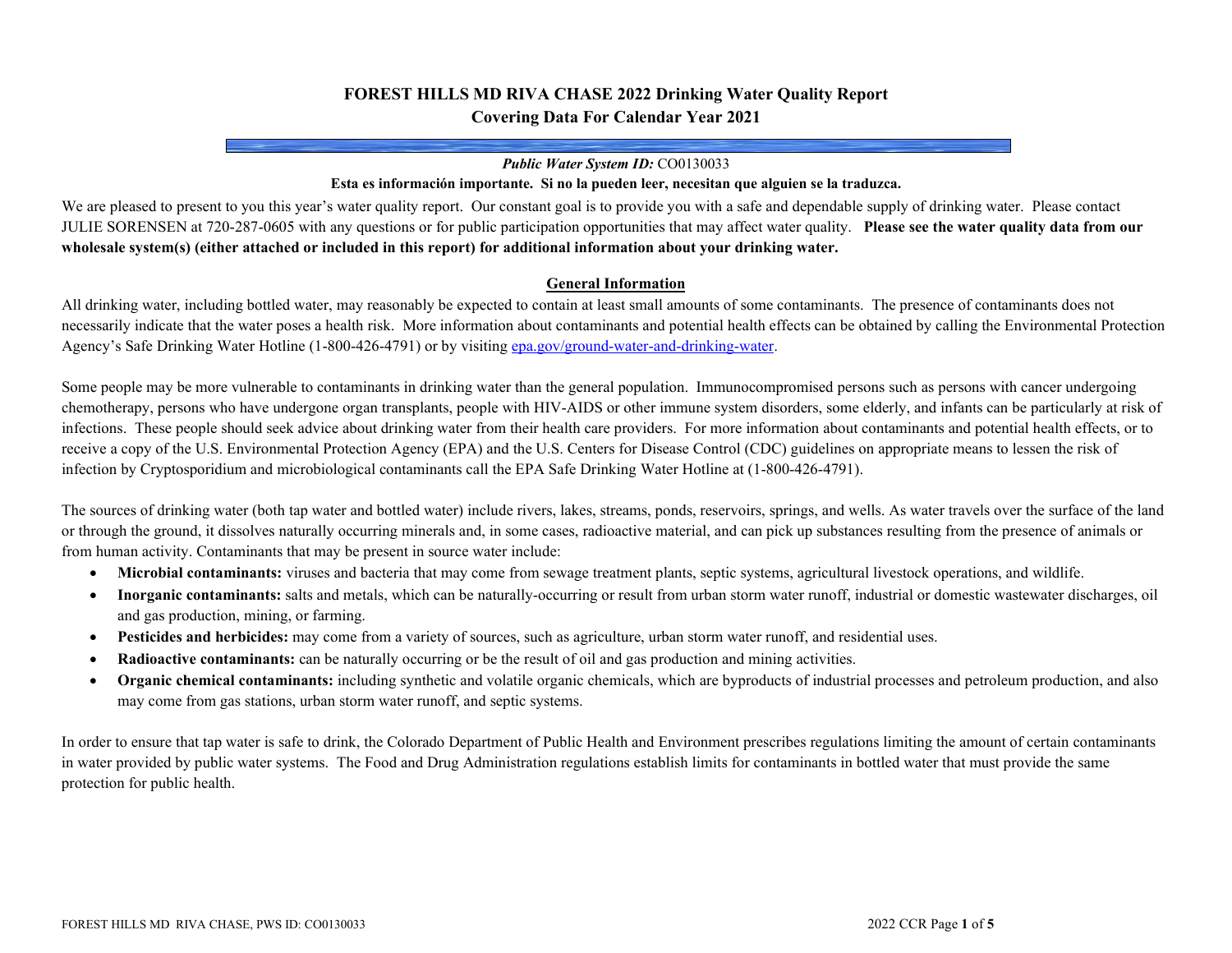### **Lead in Drinking Water**

If present, elevated levels of lead can cause serious health problems (especially for pregnant women and young children). It is possible that lead levels at your home may be higher than other homes in the community as a result of materials used in your home's plumbing. If you are concerned about lead in your water, you may wish to have your water tested. When your water has been sitting for several hours, you can minimize the potential for lead exposure by flushing your tap for 30 seconds to 2 minutes before using water for drinking or cooking. Additional information on lead in drinking water, testing methods, and steps you can take to minimize exposure is available from the Safe Drinking Water Hotline (1-800-426-4791) or a[t epa.gov/safewater/lead.](http://www.epa.gov/safewater/lead)

### **Source Water Assessment and Protection (SWAP)**

The Colorado Department of Public Health and Environment may have provided us with a Source Water Assessment Report for our water supply. For general information or to obtain a copy of the report please visit [wqcdcompliance.com/ccr.](https://wqcdcompliance.com/ccr) The report is located under "Guidance: Source Water Assessment Reports". Search the table using 130033, FOREST HILLS MD RIVA CHASE, or by contacting JULIE SORENSEN at 720-287-0605. The Source Water Assessment Report provides a screening-level evaluation of potential contamination that *could* occur. It *does not* mean that the contamination *has or will* occur. We can use this information to evaluate the need to improve our current water treatment capabilities and prepare for future contamination threats. This can help us ensure that quality finished water is delivered to your homes. In addition, the source water assessment results provide a starting point for developing a source water protection plan. Potential sources of contamination in our source water area are listed on the next page.

Please contact us to learn more about what you can do to help protect your drinking water sources, any questions about the Drinking Water Quality Report, to learn more about our system, or to attend scheduled public meetings. We want you, our valued customers, to be informed about the services we provide and the quality water we deliver to you every day.

### **Our Water Sources**

| <b>Sources (Water Type - Source Type)</b>                                   | <b>Potential Source(s) of Contamination</b>                                         |
|-----------------------------------------------------------------------------|-------------------------------------------------------------------------------------|
| WELL NO 10 (Groundwater-Well)                                               |                                                                                     |
| WELL NO 2A (Groundwater-Well)                                               |                                                                                     |
| WELL NO 8 (Groundwater-Well)                                                |                                                                                     |
| WELL NO 3 (Groundwater-Well)                                                |                                                                                     |
| WELL NO 4 (Groundwater-Well)                                                | Solid Waste Sites, Existing/Abandoned Mine Sites,                                   |
| WELL NO 5 (Groundwater-Well)                                                | Commercial/Industrial/Transportation, Low Intensity Residential, Urban Recreational |
| WELL NO 6 (Groundwater-Well)                                                | Grasses, Row Crops, Deciduous Forest, Evergreen Forest, Septic Systems, Road Miles  |
| WELL NO 7 (Groundwater-Well)                                                |                                                                                     |
| WELL NO 1 (Groundwater-Well)                                                |                                                                                     |
| WELL NO 9 (Groundwater-Well)                                                |                                                                                     |
| PURCHASED FROM CO0130035 GENESEE WSD (Surface Water-Consecutive Connection) |                                                                                     |

## **Terms and Abbreviations**

- **Maximum Contaminant Level (MCL)** − The highest level of a contaminant allowed in drinking water.
- **Treatment Technique (TT)** − A required process intended to reduce the level of a contaminant in drinking water.
- **Health-Based** − A violation of either a MCL or TT.
- **Non-Health-Based** − A violation that is not a MCL or TT.
- **Action Level (AL)** − The concentration of a contaminant which, if exceeded, triggers treatment and other regulatory requirements.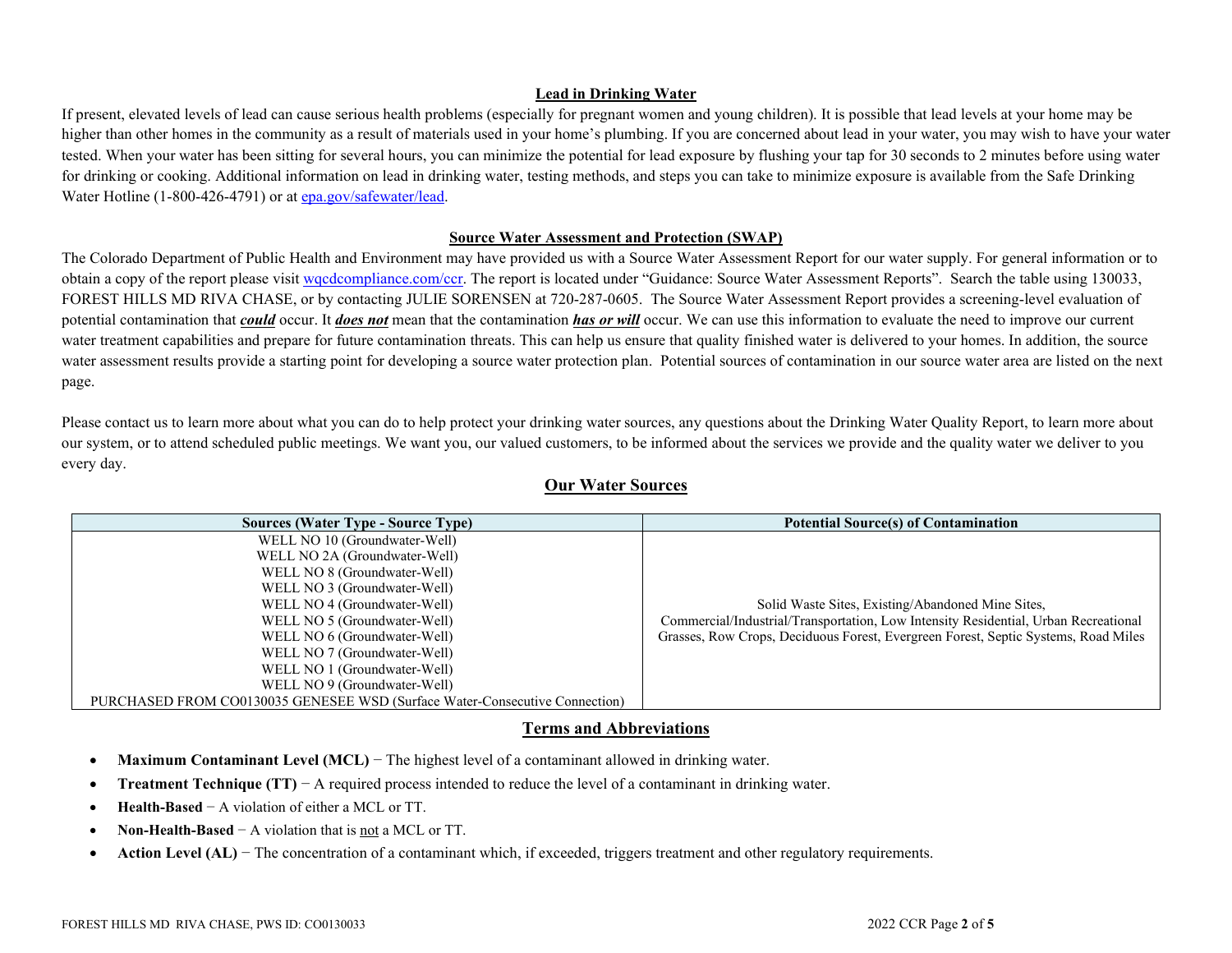- **Maximum Residual Disinfectant Level (MRDL)** The highest level of a disinfectant allowed in drinking water. There is convincing evidence that addition of a disinfectant is necessary for control of microbial contaminants.
- Maximum Contaminant Level Goal (MCLG) The level of a contaminant in drinking water below which there is no known or expected risk to health. MCLGs allow for a margin of safety.
- Maximum Residual Disinfectant Level Goal (MRDLG) The level of a drinking water disinfectant, below which there is no known or expected risk to health. MRDLGs do not reflect the benefits of the use of disinfectants to control microbial contaminants.
- **Violation (No Abbreviation)** − Failure to meet a Colorado Primary Drinking Water Regulation.
- **Formal Enforcement Action (No Abbreviation)** − Escalated action taken by the State (due to the risk to public health, or number or severity of violations) to bring a non-compliant water system back into compliance.
- **Variance and Exemptions (V/E)** − Department permission not to meet a MCL or treatment technique under certain conditions.
- **Gross Alpha (No Abbreviation)** − Gross alpha particle activity compliance value. It includes radium-226, but excludes radon 222, and uranium.
- **Picocuries per liter (pCi/L)** − Measure of the radioactivity in water.
- **Nephelometric Turbidity Unit (NTU)** − Measure of the clarity or cloudiness of water. Turbidity in excess of 5 NTU is just noticeable to the typical person.
- **Compliance Value (No Abbreviation)** Single or calculated value used to determine if regulatory contaminant level (e.g. MCL) is met. Examples of calculated values are the 90th Percentile, Running Annual Average (RAA) and Locational Running Annual Average (LRAA).
- **Average (x-bar)** − Typical value.
- **Range (R)** − Lowest value to the highest value.
- **Sample Size (n)** − Number or count of values (i.e. number of water samples collected).
- **• Parts per million = Milligrams per liter (ppm = mg/L)** One part per million corresponds to one minute in two years or a single penny in \$10,000.
- **Parts per billion = Micrograms per liter (ppb = ug/L)** − One part per billion corresponds to one minute in 2,000 years, or a single penny in \$10,000,000.
- **Not Applicable (N/A)** Does not apply or not available.
- **Level 1 Assessment** A study of the water system to identify potential problems and determine (if possible) why total coliform bacteria have been found in our water system.
- **Level 2 Assessment** A very detailed study of the water system to identify potential problems and determine (if possible) why an E. coli MCL violation has occurred and/or why total coliform bacteria have been found in our water system on multiple occasions.



FOREST HILLS MD RIVA CHASE routinely monitors for contaminants in your drinking water according to Federal and State laws. The following table(s) show all detections found in the period of January 1 to December 31, 2021 unless otherwise noted. The State of Colorado requires us to monitor for certain contaminants less than once per year because the concentrations of these contaminants are not expected to vary significantly from year to year, or the system is not considered vulnerable to this type of contamination. Therefore, some of our data, though representative, may be more than one year old. Violations and Formal Enforcement Actions, if any, are reported in the next section of this report.

Note: Only detected contaminants sampled within the last 5 years appear in this report. If no tables appear in this section then no contaminants were detected in the last round of monitoring.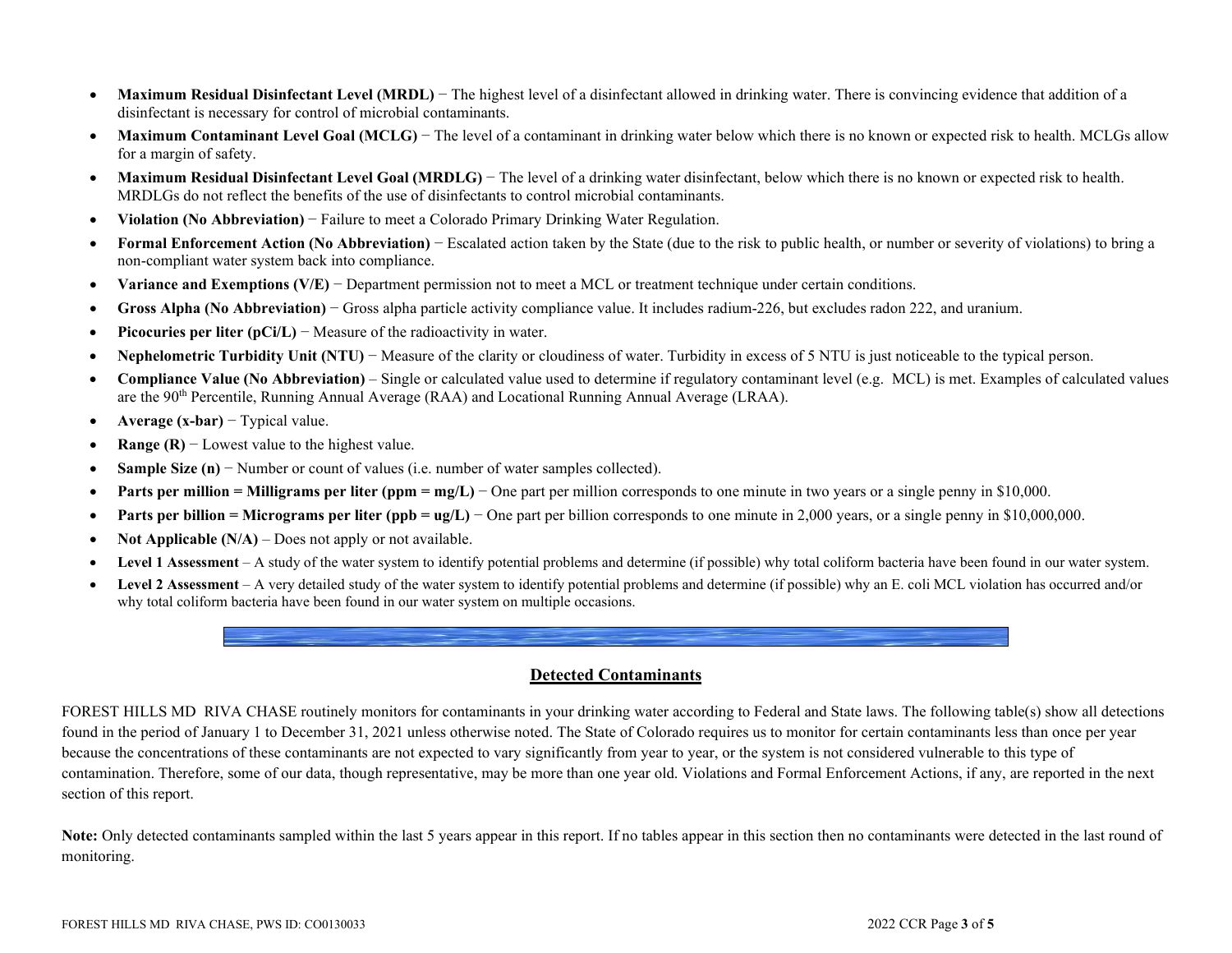| Disinfectants Sampled in the Distribution System<br><b>TT Requirement:</b> At least 95% of samples per period (month or quarter) must be at least 0.2 ppm $OR$<br>If sample size is less than 40 no more than 1 sample is below $0.2$ ppm<br>Typical Sources: Water additive used to control microbes |                    |                                                                                                                       |  |  |    |           |  |  |  |
|-------------------------------------------------------------------------------------------------------------------------------------------------------------------------------------------------------------------------------------------------------------------------------------------------------|--------------------|-----------------------------------------------------------------------------------------------------------------------|--|--|----|-----------|--|--|--|
| <b>Disinfectant</b><br>Name                                                                                                                                                                                                                                                                           | <b>Time Period</b> | <b>MRDI</b><br><b>Number of Samples Below Level</b><br><b>Sample Size</b><br><b>Results</b><br>TT<br><b>Violation</b> |  |  |    |           |  |  |  |
| Chlorine                                                                                                                                                                                                                                                                                              | December, 2021     | Lowest period percentage of samples meeting<br>TT requirement: 100%                                                   |  |  | No | $4.0$ ppm |  |  |  |

| Lead and Copper Sampled in the Distribution System |                               |                             |                       |                           |                                      |                                                  |                                                 |                                                                            |  |  |  |
|----------------------------------------------------|-------------------------------|-----------------------------|-----------------------|---------------------------|--------------------------------------|--------------------------------------------------|-------------------------------------------------|----------------------------------------------------------------------------|--|--|--|
| <b>Contaminant Name</b>                            | <b>Time Period</b>            | 90 <sup>th</sup> Percentile | Sample<br><b>Size</b> | Unit of<br><b>Measure</b> | 90 <sup>th</sup><br>Percentile<br>AL | <b>Sample</b><br><b>Sites</b><br><b>Above AL</b> | 90 <sup>th</sup> Percentile<br>AL<br>Exceedance | <b>Typical Sources</b>                                                     |  |  |  |
| Copper                                             | $07/29/2021$ to<br>07/30/2021 | 0.39                        |                       | ppm                       | 1.3                                  |                                                  | No                                              | Corrosion of household<br>plumbing systems; Erosion of<br>natural deposits |  |  |  |
| Lead                                               | $07/29/2021$ to<br>07/30/2021 |                             |                       | ppb                       | 15                                   | $\theta$                                         | No                                              | Corrosion of household<br>plumbing systems; Erosion of<br>natural deposits |  |  |  |

| Disinfection Byproducts Sampled in the Distribution System |      |         |                       |                              |                           |     |             |                      |                                             |  |
|------------------------------------------------------------|------|---------|-----------------------|------------------------------|---------------------------|-----|-------------|----------------------|---------------------------------------------|--|
| <b>Name</b>                                                | Year | Average | Range<br>$Low - High$ | <b>Sample</b><br><b>Size</b> | Unit of<br><b>Measure</b> | MCL | <b>MCLG</b> | <b>MCL Violation</b> | <b>Typical Sources</b>                      |  |
| Total Haloacetic Acids<br>(HAA5)                           | 2020 | 4.9     | 4.9 to $4.9$          |                              | ppb                       | 60  | N/A         | No.                  | Byproduct of drinking water<br>disinfection |  |
| Total Trihalomethanes<br>(TTHM)                            | 2020 | 32      | 32 to 32              |                              | ppb                       | 80  | N/A         | No                   | Byproduct of drinking water<br>disinfection |  |

| Radionuclides Sampled at the Entry Point to the Distribution System |      |         |                       |                       |                           |            |             |                                |                             |  |
|---------------------------------------------------------------------|------|---------|-----------------------|-----------------------|---------------------------|------------|-------------|--------------------------------|-----------------------------|--|
| <b>Contaminant Name</b>                                             | Year | Average | Range<br>$Low - High$ | Sample<br><b>Size</b> | Unit of<br><b>Measure</b> | <b>MCL</b> | <b>MCLG</b> | <b>MCL</b><br><b>Violation</b> | <b>Typical Sources</b>      |  |
| Gross Alpha                                                         | 2017 | 2.15    | 2.15 to $2.15$        |                       | pCi/L                     |            |             | No                             | Erosion of natural deposits |  |
| Combined Uranium                                                    | 2017 |         | $5$ to $5$            |                       | ppb                       | 30         |             | No                             | Erosion of natural deposits |  |